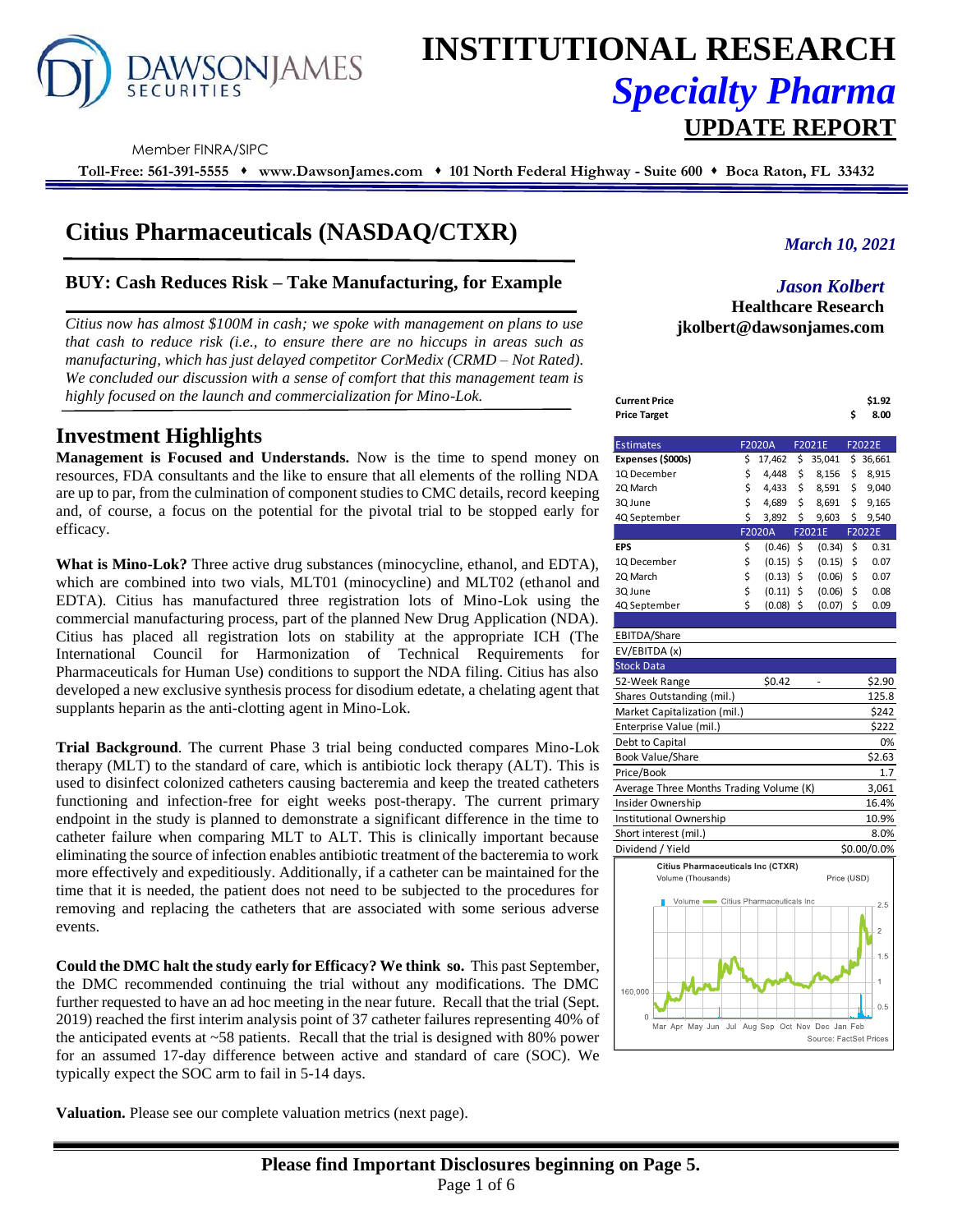

**Risk Factors:** These include Clinical Risk, Partnership Risk, Investment and Financial Risk, Regulatory Risk, Market Share Risk, and Legal and Commercial Risks.

**Valuation.** Our valuation is based on our therapeutic models and associated assumptions projected to 2028. The lead product, Mini-Lok, is now in a Phase 3 trial. We conservatively assume just 50% probability of success in our therapeutic model. On top of this, we also use a 30% risk rate in our free cash flow to the firm (FCFF), our discounted EPS (dEPS) and sum-of-the-parts (SOP) models. We equal weight and average these metrics and then round to the nearest whole number to derive our \$8.00 price target.

#### **Exhibit 1. FCFF Model**

| Average \$      | 8.00 |
|-----------------|------|
|                 |      |
| Price Target \$ | 8.00 |
| Year            | 2022 |

| Price Target \$<br>Year            | 8.00<br>2022 |           |           |                          |                          |                          |         |         |         |         |
|------------------------------------|--------------|-----------|-----------|--------------------------|--------------------------|--------------------------|---------|---------|---------|---------|
| DCF Valuation Using FCF (mln):     |              |           |           |                          |                          |                          |         |         |         |         |
| units ('000 - Cnd\$)               | 2019E        | 2020E     | 2021E     | 2022E                    | 2023E                    | 2024E                    | 2025E   | 2026E   | 2027E   | 2028E   |
| EBIT (Earnings before income tax)  | (15, 560)    | (17, 299) | (35,041)  | 46,622                   | 119,775                  | 159,017                  | 199,788 | 242,135 | 286,103 | 371,624 |
| Tax Rate                           | 0%           | 0%        | 5%        | 10%                      | 15%                      | 20%                      | 25%     | 30%     | 35%     | 38%     |
| EBIT(1-t) Earnings afer income tax | (15,560)     | (17, 299) | (33, 289) | 41,959                   | 101,808                  | 127,214                  | 149,841 | 169,494 | 185,967 | 230,407 |
| CapEx (equipment)                  |              | (2)       |           | $\overline{\phantom{a}}$ | ٠                        | $\overline{\phantom{a}}$ |         |         |         |         |
| Depreciation                       |              | 529       | ٠         | $\overline{\phantom{a}}$ | $\overline{\phantom{a}}$ | $\overline{\phantom{a}}$ |         |         |         |         |
| Change in NWC                      |              |           |           |                          |                          |                          |         |         |         |         |
| <b>FCF</b>                         | (15, 560)    | (16, 772) | (33, 289) | 41,959                   | 101,808                  | 127,214                  | 149,841 | 169,494 | 185,967 | 230,407 |
| PV of FCF                          | (23, 664)    | (22, 181) | (38, 282) | 41,959                   | 88,529                   | 96,192                   | 98,523  | 96,909  | 92,458  | 99,611  |
| Discount Rate                      | 15%          |           |           |                          |                          |                          |         |         |         |         |
| Long Term Growth Rate              | 1%           |           |           |                          |                          |                          |         |         |         |         |
| <b>Terminal Cash Flow</b>          | 1,662,223    |           |           |                          |                          |                          |         |         |         |         |
| Terminal Value YE2023              | 718,625      |           |           |                          |                          |                          |         |         |         |         |
| <b>NPV</b>                         | 1,248,679    |           |           |                          |                          |                          |         |         |         |         |
| NPV-Debt                           |              |           |           |                          |                          |                          |         |         |         |         |
| Shares out ('000)                  | 163,966      | 2028E     |           |                          |                          |                          |         |         |         |         |
| NPV Per Share                      | 7.62<br>\$   |           |           |                          |                          |                          |         |         |         |         |

*Source: Dawson James estimates*

#### **Exhibit 2. Discounted EPS Model**

| <b>Current Year</b>      |    | 2022 |
|--------------------------|----|------|
| Year of EPS              |    | 2028 |
| <b>Earnings Multiple</b> |    | 15   |
| <b>Discount Factor</b>   |    | 15%  |
| <b>Selected Year EPS</b> | S  | 1.40 |
| <b>NPV</b>               | S. | 9.11 |

| Current Year<br>Year of EPS |    | 2022<br>2028 |                 |                 |         | Discount Rate and Earnings Multiple Varies, Year is Constant | 2028 EPS |         |             |       |
|-----------------------------|----|--------------|-----------------|-----------------|---------|--------------------------------------------------------------|----------|---------|-------------|-------|
| Earnings Multiple           |    | 15           |                 | 9.11            | 5%      | 10%                                                          | 15%      | 20%     | 25%         | 30%   |
|                             |    |              | <b>Earnings</b> |                 |         |                                                              |          |         |             |       |
| Discount Factor             |    | 15%          | Multiple        |                 | \$5.24  | \$3.96                                                       | \$3.04   | \$2.35  | $$1.84$ \$  | 1.45  |
| Selected Year EPS           | \$ | 1.40         |                 | 10 <sup>1</sup> | \$10.48 | \$7.93                                                       | \$6.07   | \$4.70  | $$3.68$ \$  | 2.91  |
| <b>NPV</b>                  | S  | 9.11         |                 | 15 <sub>1</sub> | \$15.72 | \$11.89                                                      | \$9.11   | \$7.05  | \$5.52\$    | 4.36  |
|                             |    |              |                 | 20              | \$20.96 | \$15.85                                                      | \$12.14  | \$9.41  | $$7.36$ \$  | 5.82  |
|                             |    |              |                 | 25              | \$26.20 | \$19.82                                                      | \$15.18  | \$11.76 | $$9.20$ \$  | 7.27  |
|                             |    |              |                 | 30 <sup>1</sup> | \$31.43 | \$23.78                                                      | \$18.21  | \$14.11 | $$11.04$ \$ | 8.73  |
|                             |    |              |                 | 35              | \$36.67 | \$27.74                                                      | \$21.25  | \$16.46 | $$12.88$ \$ | 10.18 |
|                             |    |              |                 | 40              | \$41.91 | \$31.71                                                      | \$24.28  | \$18.81 | $$14.72$ \$ | 11.64 |

#### **Exhibit 3. Sum of the Parts Model**

| Source: Dawson James estimates           |       |               |                |           |                 |          |  |  |  |  |  |  |  |
|------------------------------------------|-------|---------------|----------------|-----------|-----------------|----------|--|--|--|--|--|--|--|
| <b>Exhibit 3. Sum of the Parts Model</b> |       |               |                |           |                 |          |  |  |  |  |  |  |  |
|                                          | LT Gr | Discount Rate | Yrs. to Peak   | % Success | Peak Sales MM's | Term Val |  |  |  |  |  |  |  |
| MiniLok LT & ST CVC U.S.                 | $1\%$ | 15%           | $\overline{2}$ | 70%       | \$469           | \$3,352  |  |  |  |  |  |  |  |
|                                          |       |               |                |           |                 | \$7.57   |  |  |  |  |  |  |  |
| MiniLok LT & ST CVC E.U.                 | $1\%$ | 30%           | $\overline{4}$ | 80%       | \$0             | \$0      |  |  |  |  |  |  |  |
|                                          |       |               |                |           |                 | \$0.00   |  |  |  |  |  |  |  |
| MiniLok LT & ST CVC China                | $1\%$ | 30%           | $\overline{4}$ | 80%       | \$0             | \$0      |  |  |  |  |  |  |  |
|                                          |       |               |                |           |                 | \$0.00   |  |  |  |  |  |  |  |
| Hydro-Lido                               | $1\%$ | 30%           | 5 <sup>5</sup> | 0%        | \$0             | \$0      |  |  |  |  |  |  |  |
| <b>Pre-Clinical Pipeline</b>             |       |               |                |           |                 | \$0.00   |  |  |  |  |  |  |  |
| Net Margin                               |       |               |                |           |                 | 70%      |  |  |  |  |  |  |  |
| <b>MM Shrs OS</b>                        |       |               |                |           |                 | 164      |  |  |  |  |  |  |  |
| <b>Total</b>                             |       |               |                |           |                 | \$7.57   |  |  |  |  |  |  |  |

*Source: Dawson James estimates*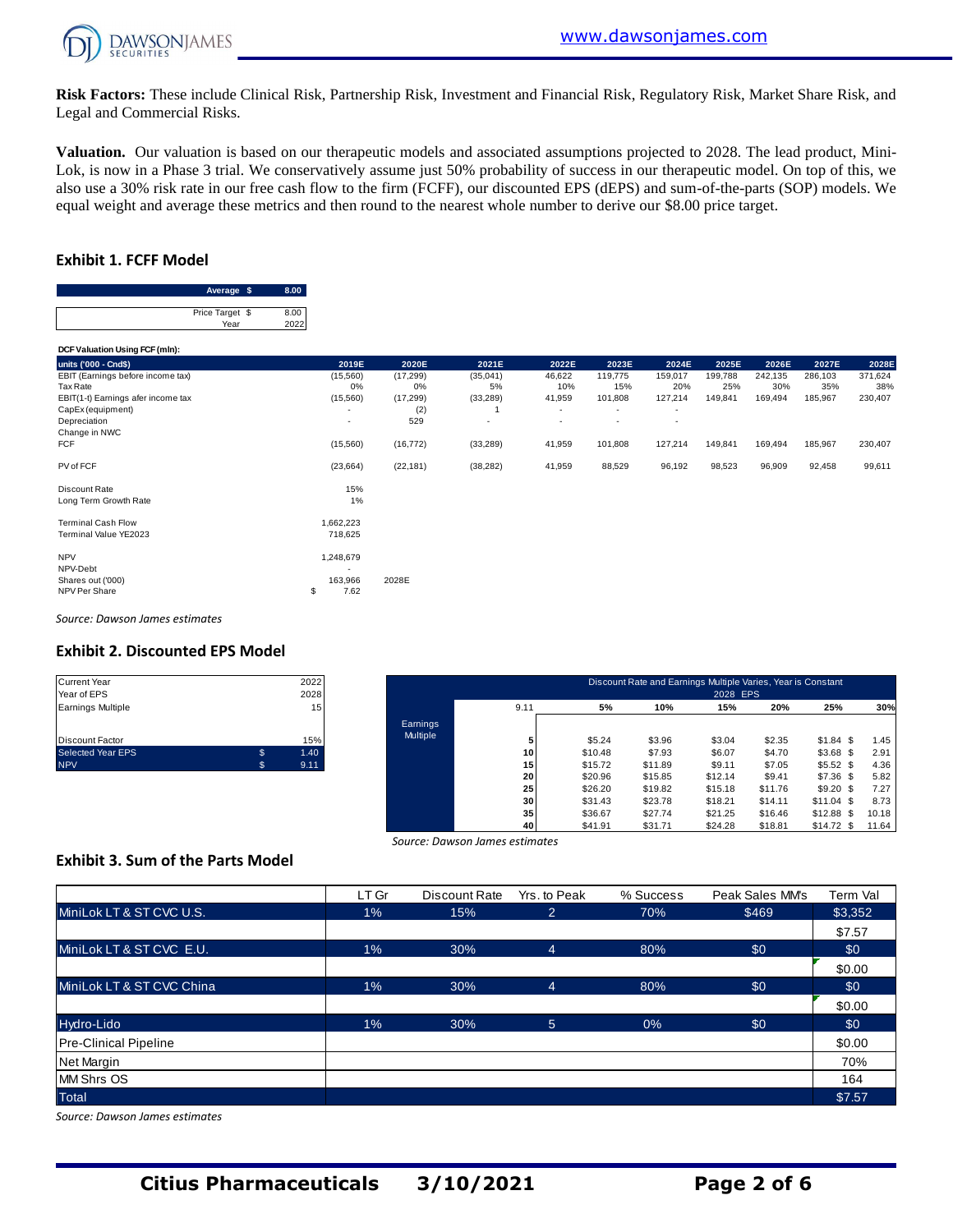

#### **Exhibit 4. Income Statement**

| Citius Pharmaceuticals: Income Statement (\$000)           |           |           |                |                | December | <b>March</b> | June    | Sept. YE |           |         |         |         |         |         |         |         |         |         |         |         |
|------------------------------------------------------------|-----------|-----------|----------------|----------------|----------|--------------|---------|----------|-----------|---------|---------|---------|---------|---------|---------|---------|---------|---------|---------|---------|
| YE Sept.                                                   | 2017A     | 2018A     | 2019A          | 2020A          | 1021A    | 2021E        | 3Q21E   | 4Q21E    | 2021E     | 1022E   | 2022E   | 3022E   | 4022E   | 2022E   | 2023E   | 2024E   | 2025E   | 2026E   | 2027E   | 2028E   |
| Mino-Lok, U.S. ST & LT CVC Revenues                        |           |           | $\cdot$        | $\blacksquare$ |          |              |         |          |           | 19,155  | 19,988  | 20,821  | 23,319  | 83.283  | 169.914 | 216.661 | 265,220 | 315,642 | 367.985 | 469,227 |
| Mino-Lok. E.U. ST & LT CVC Revenues                        |           |           |                | ٠              |          |              |         |          |           |         |         |         |         |         |         |         |         |         |         |         |
| Mino-Lok. CHina ST & LT CVC Revenues                       |           |           |                |                |          |              |         |          |           |         |         |         |         |         |         |         |         |         |         |         |
|                                                            |           |           | $\sim$         | ×.             | ×.       | . .          | ×.      | m.       | 14.1      | 19,155  | 19,988  | 20.821  | 23,319  | 83.283  | 169,914 | 216,661 | 265.220 | 315,642 | 367,985 | 469.227 |
| <b>Expenses</b>                                            |           |           |                |                |          |              |         |          |           |         |         |         |         |         |         |         |         |         |         |         |
| Cost of goods sold                                         |           |           |                |                |          |              |         |          | $\sim$    | 2.873   | 2,998   | 3.123   | 3.498   | 12.492  | 25,487  | 32.499  | 39.783  | 47.346  | 55.198  | 70,384  |
| COGS % of Revenue                                          |           |           |                |                | 15%      | 15%          | 15%     | 15%      | #DIV/0    | 15%     | 15%     | 15%     | 15%     | 15%     | 15%     | 15%     | 15%     | 15%     | 15%     | 15%     |
| Research and development                                   | 5.873     | 6.563     | 8,596          | 8,813          | 6,191    | 6,191        | 6,191   | 6.191    | 8,989     | 2.292   | 2,292   | 2,292   | 2,292   | 9.169   | 9,352   | 9,539   | 9,730   | 9,925   | 10,123  | 10,326  |
| R&D % of Revenue                                           |           |           |                |                |          |              |         |          |           |         |         |         |         |         |         |         |         |         |         |         |
| G&A                                                        | 12.126    | 6.447     | 6.285          | 8,095          | 1,689    | 2,400        | 2,500   | 3,411    | 10,000    | 3.750   | 3,750   | 3,750   | 3.750   | 15.000  | 15.300  | 15.606  | 15,918  | 16,236  | 16,561  | 16,892  |
| <b>SG&amp;A% of Revenue</b>                                |           |           |                |                |          |              |         |          |           |         |         |         |         |         |         |         |         |         |         |         |
| Stock based comp. G & A                                    | 1,973     | 780       | 715            | 803            | 277      |              |         |          |           |         |         |         |         |         |         |         |         |         |         |         |
| <b>Total expenses</b>                                      | 19,972    | 13.789    | 15,596         | 17,462         | 8,156    | 8,591        | 8,691   | 9,603    | 35,041    | 8.915   | 9,040   | 9.165   | 9,540   | 36,661  | 50.139  | 57.644  | 65,431  | 73,507  | 81,882  | 97,602  |
| Oper. Inc. (Loss)                                          | (19, 972) | (13, 789) | (15, 596)      | (17, 462)      | (8, 156) | (8,591)      | (8,691) | (9,603)  | (35,041)  | 10.240  | 10,948  | 11.655  | 13.779  | 46.622  | 119.775 | 159.017 | 199.788 | 242,135 | 286,103 | 371,624 |
| Interest Income                                            | 47        | 818       | 53             | 68             | 13       |              |         |          |           |         |         |         |         |         |         |         |         |         |         |         |
| Gain (loss) on revaluation of derivative warrant liability |           | 450       |                | 110            | (4)      |              |         |          |           |         |         |         |         |         |         |         |         |         |         |         |
| Interest Expense                                           |           | (16)      | (16)           | (16)           |          |              |         |          |           |         |         |         |         |         |         |         |         |         |         |         |
| Pre-tax income                                             | (20.769)  | 1.253     | (15, 560)      | (17, 299)      | (8, 147) | (8,591)      | (8,691) | (9,603)  | (35,041)  | 10.240  | 10.948  | 11.655  | 13,779  | 46.622  | 119,775 | 159.017 | 199,788 | 242.135 | 286,103 | 371,624 |
| Income Tax Benefit (Provision)                             | ٠         | $\sim$    | $\sim$         | ٠              |          | (430)        | (435)   | (480)    | (1, 344)  | 1,024   | 1,095   | 1,166   | 1,378   | 4,662   | 17,966  | 31,803  | 49,947  | 72,640  | 100,136 | 141,217 |
| <b>Tax Rate</b>                                            | 0%        | 0%        | 0 <sup>9</sup> | $^{\circ}$     | 5%       | 5%           | 5%      | 5%       | 5%        | 10%     | 10%     | 10%     | 10%     | 10%     | 15%     | 20%     | 25%     | 30%     | 35%     | 38%     |
| <b>GAAP Net Income (loss)</b>                              | (4,952)   | (12, 537) | (15,560)       | (17, 299)      | (8, 147) | (8, 162)     | (8,257) | (9, 122) | (33, 688) | 9,216   | 9,853   | 10,490  | 12,401  | 41,959  | 101,808 | 127,214 | 149,841 | 169,494 | 185,967 | 230,407 |
| <b>GAAP-EPS</b>                                            | (3.55)    | (1.22)    | (0.53)         | (0.46)         | (0.15)   | (0.06)       | (0.06)  | (0.07)   | (0.34)    | 0.07    | 0.07    | 0.08    | 0.09    | 0.31    | 0.72    | 0.87    | 1.00    | 1.10    | 1.17    | 1.40    |
| Non GAAP EPS (dil)                                         | (3.55)    | (1.22)    | (0.61)         | (0.46)         | (0.15)   | (0.06)       | (0.06)  | (0.07)   | (0.34)    | 0.07    | 0.07    | 0.08    | 0.09    | 0.31    | 0.72    | 0.87    | 1.00    | 1.10    | 1.17    | 1.40    |
| Wgtd Avg Shrs (Bas) - '000s                                | 5,842     | 10,731    | 20,162         | 39,165         | 55,577   | 106,463      | 106,570 | 106,676  | 93,821    | 106,783 | 106,890 | 106,997 | 107,104 | 106,943 | 107,372 | 107,802 | 108,234 | 108,667 | 109,102 | 109,539 |
| Watd Ava Shrs (Dil) - '000s                                | 5.842     | 10.731    | 35,000         | 39.165         | 55.577   | 132,379      | 133.702 | 135.039  | 114.174   | 135.039 | 136,390 | 137.754 | 139.131 | 137.079 | 141.232 | 145.512 | 149.921 | 154.464 | 159.144 | 163.966 |

*Source: Dawson James, company reports*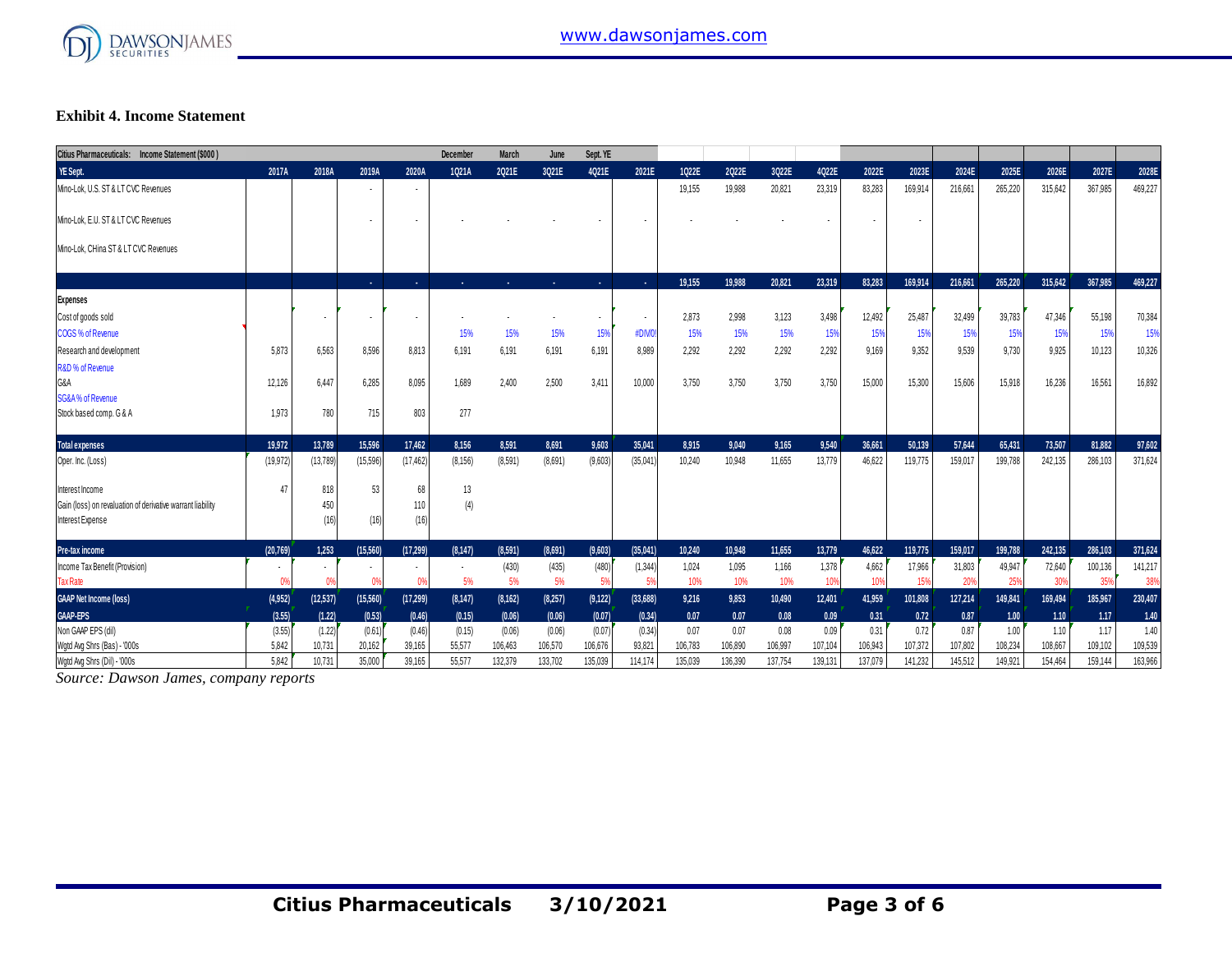

#### **Risk Analysis**

In addition to the typical risks associated with development stage specialty pharmaceutical companies, potential risks specific to Citius Pharmaceuticals, Inc. are as follows:

**Partnership risk**. Citius Pharmaceuticals, Inc. is in discussions with possible partners today, but there can be no assurances that the company will be able to secure a favorable partnership.

**Commercial risk.** There are no assurances that the company will be able to achieve significant market share and become profitable.

**Clinical and regulatory risk.** Lead products have to complete clinical trials. Trials may not produce results sufficient for regulatory approval.

**Financial risk.** The company may need to raise capital in the marketplace, and there can be no assurances that the company will be able to successfully raise capital and or do so at favorable terms.

**Liquidity Risk.** The stock is thinly traded. We note that management owns a significant percentage of the company.

**Legal and intellectual property risk.** The company may have to defend its patents and technical know-how, and there can be no assurances that the patents will not be infringed or will be held as valid if challenged, and or that the company may infringe on third parties' patents.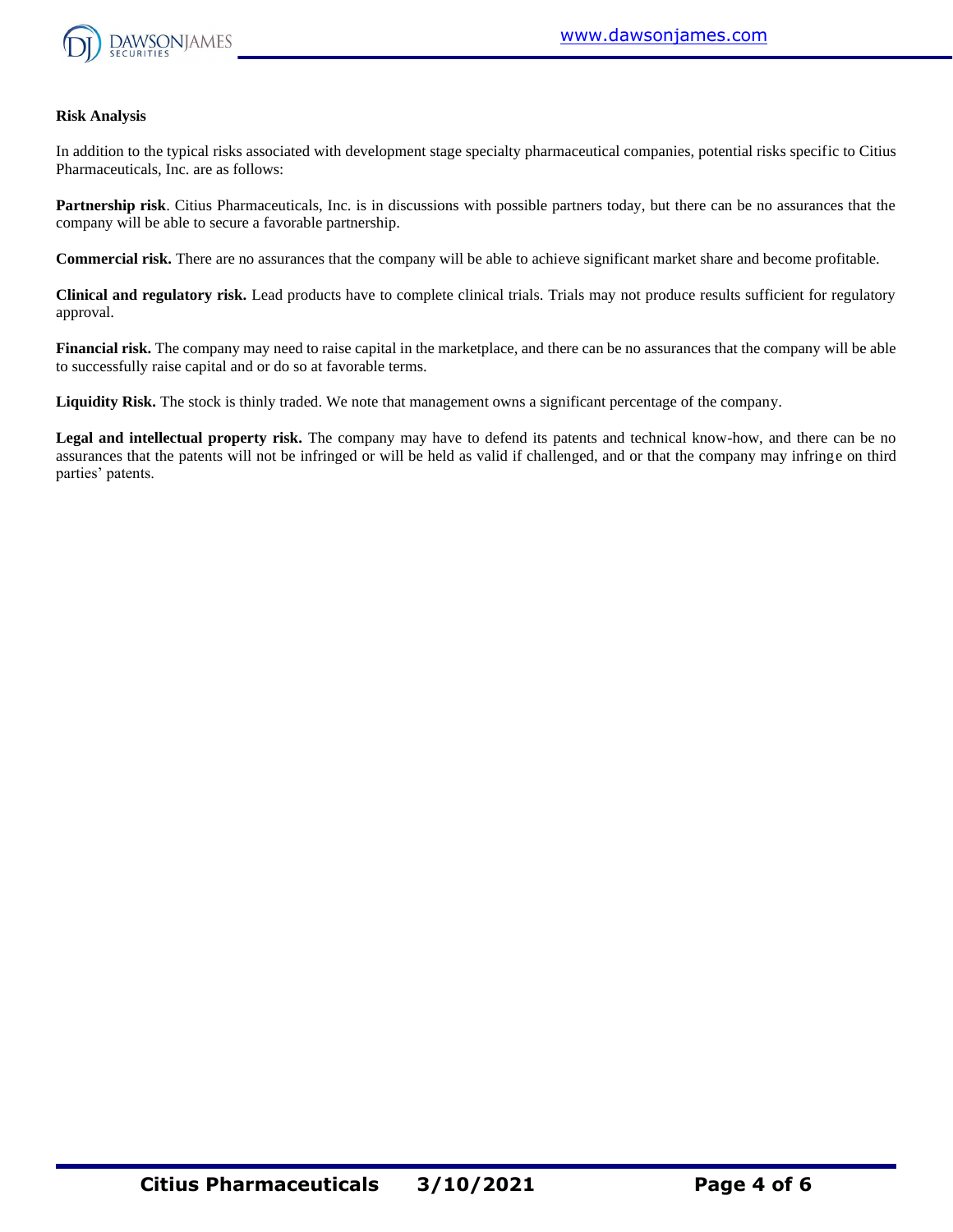

#### Companies mentioned in this report

#### **Important Disclosures:**

#### **Price Chart:**



#### Price target and rating changes over the past three years:

| Initiation – Buy – $12/15/2017$ – Price Target \$10.00       |
|--------------------------------------------------------------|
| Update $-$ Buy $- 7/6/2018$ – Price Target \$10.00           |
| Transfer $-$ Buy $-$ 9/6/2019 – Price Target \$7.00          |
| Update $-$ Buy $-$ 10/7/2019 $-$ Price Target \$7.00         |
| Update $-$ Buy $-$ 12/19/2019 – Price Target \$7.00          |
| Update $-$ Buy $- 2/4/2020$ – Price Target \$7.00            |
| Update $-$ Buy $- 2/25/2020$ – Price Target \$7.00           |
| Update $-$ Buy $-$ 5/26/2020 $-$ Price Target \$7.00         |
| Update $-$ Buy $-$ 9/28/2020 $-$ Price Target \$7.00         |
| Update $-$ Buy $-$ 9/29/2020 $-$ Price Target \$7.00         |
| Update $-$ Buy $-$ 11/30/2020 $-$ Price Target \$7.00        |
| Update $-$ Buy $-$ 1/26/2021 $-$ Price Target \$6.00         |
| Price Target Change - Buy $-2/18/2021$ - Price Target \$8.00 |
| Update $-$ Buy $-$ 3/10/2021 $-$ Price Target \$8.00         |

Dawson James Securities, Inc. (the "Firm") is a member of the Financial Industry Regulatory Authority ("FINRA") and the Securities Investor Protection Corporation ("SIPC").

The Firm does not make a market in the securities of the subject company(s). The Firm has NOT engaged in investment banking relationships with the subject company in the prior twelve months, as a manager or co-manager of a public offering and has NOT received compensation resulting from those relationships. The Firm may seek compensation for investment banking services in the future from the subject company(s). The Firm has received other compensation from the subject company(s) in the last 12 months for services unrelated to managing or co-managing of a public offering.

Neither the research analyst(s) whose name appears on this report nor any member of his (their) household is an officer, director or advisory board member of these companies. The Firm and/or its directors and employees may own securities of the company(s) in this report and may increase or decrease holdings in the future. As of February 28, 2021, the Firm as a whole did not beneficially own 1% or more of any class of common equity securities of the subject company(s) of this report. The Firm, its officers, directors, analysts or employees may affect transactions in and have long or short positions in the securities (or options or warrants related to those securities) of the company(s) subject to this report. The Firm may affect transactions as principal or agent in those securities.

Analysts receive no direct compensation in connection with the Firm's investment banking business. All Firm employees, including the analyst(s) responsible for preparing this report, may be eligible to receive non-product or service-specific monetary bonus compensation